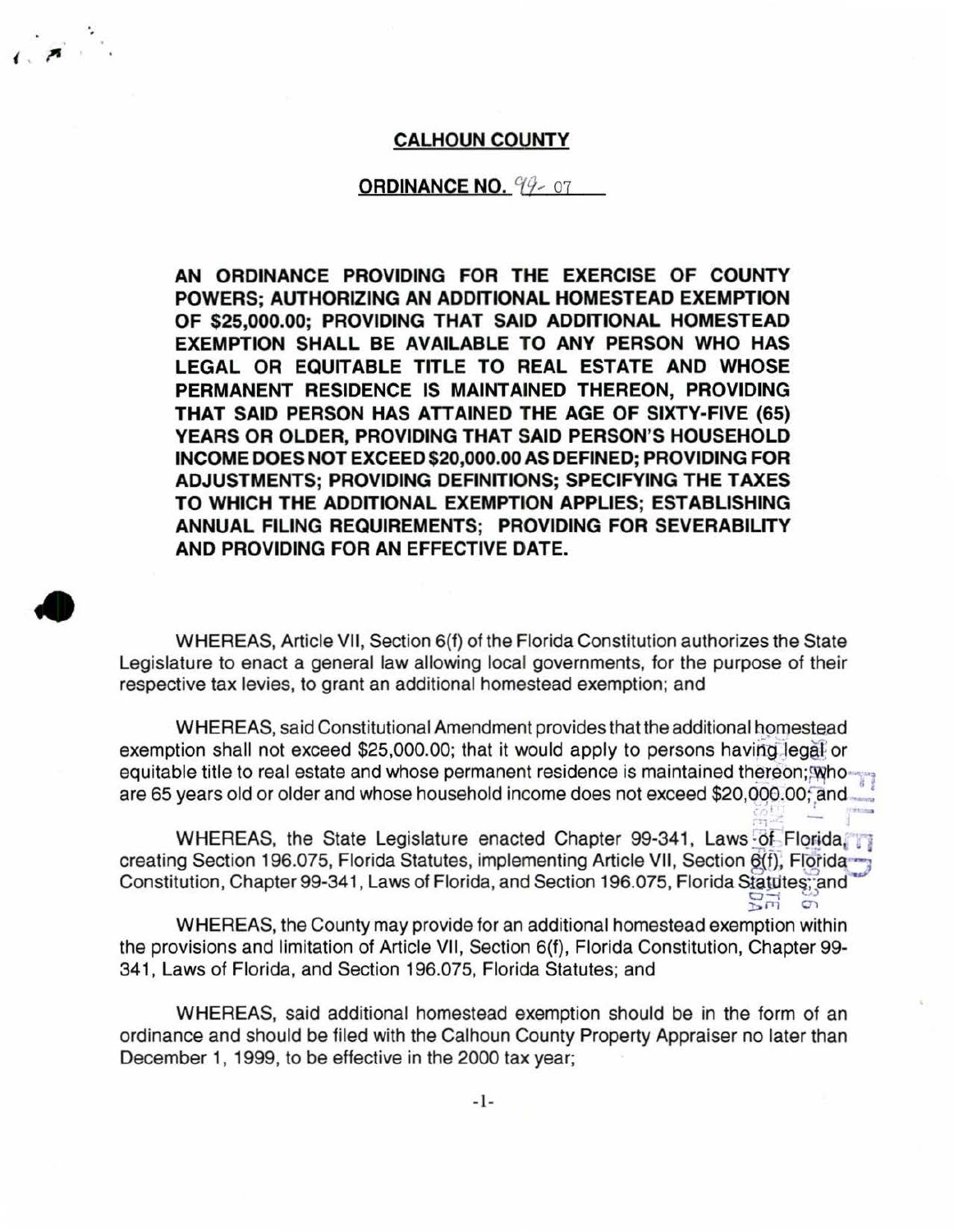NOW, THEREFORE, BE IT ORDAINED BY THE BOARD OF COUNTY COMMISSIONERS OF CALHOUN COUNTY, FLORIDA:

 $\frac{1}{2}$ 

This ordinance of Calhoun County, Florida, be and the same is hereby enacted to read as follows:

Section 1. Commencing January 1. 2000, and annually thereafter, pursuant to Article VII, Section 6(f), Florida Constitution and Section 196.075, Florida Statutes, an additional homestead exemption of \$25,000.00 is hereby authorized for any person who has the legal or equitable title to real estate in Calhoun County, Florida, and whose permanent residence is maintained thereon, who has attained the age of 65 years or older, and whose household income, as defined below, does not exceed \$20,000.00 or the amount determined by annual adjustment as stated in Section 3 below. This exemption shall apply only to taxes levied by Calhoun County, Florida.

Section 2. Definitions: As used in this ordinance, the following terms shall have the following meanings:

- A. "Household" means a person or group of persons living together in a room or group of rooms as a housing unit, but the term does not include persons boarding in or renting a portion of the dwelling.
- B. "Household Income" Means the adjusted gross income, as defined in Section 62 of the United States Internal Revenue Code, of all members of a household.

Section 3. Annual adjustment to household income. Beginning January 1, 2001 , the \$20,000.00 household income limitation shall be adjusted annually, on January 1, by the percentage change in the average cost-of-living index in the period January 1 through December 31 of the immediate prior year compared to the same period for the year prior to that. The index is the average of the monthly consumer price index figures for the stated 12-month period, relative to the United States as a whole, issued by the United States Department of Labor.

Section 4. Annual filing of household income statement. Any tax payer claiming the additional homestead exemption must submit annually, not later than March 1 of each year, to the Property Appraiser of Calhoun County, a sworn statement of household income. Such statement shall be on a form and under rules prescribed by the Florida Department of Revenue. In addition, other supporting documentation may be required as specified by the Calhoun County Property Appraiser.